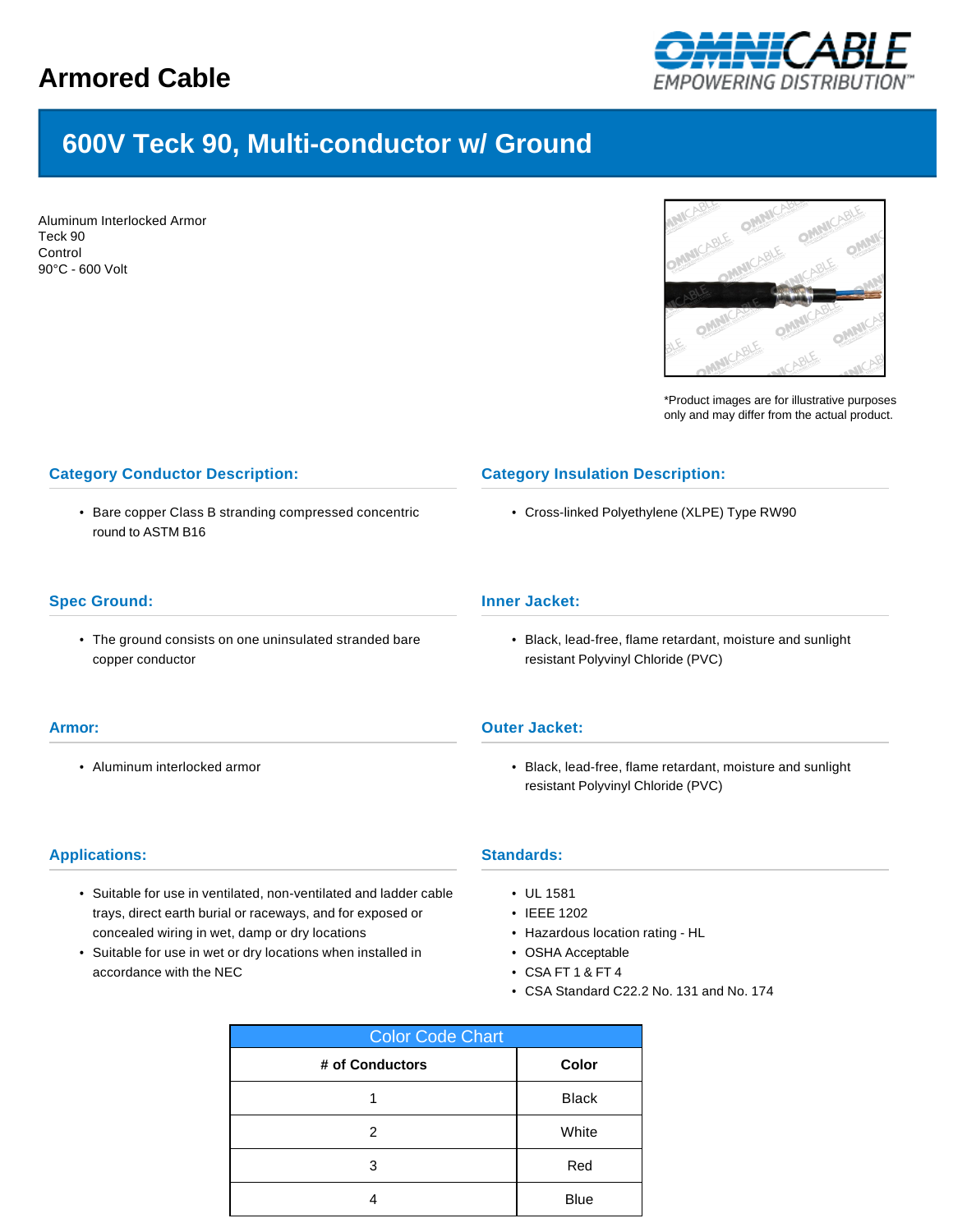$\hat{\mathcal{A}}$  $\hat{\mathcal{L}}$